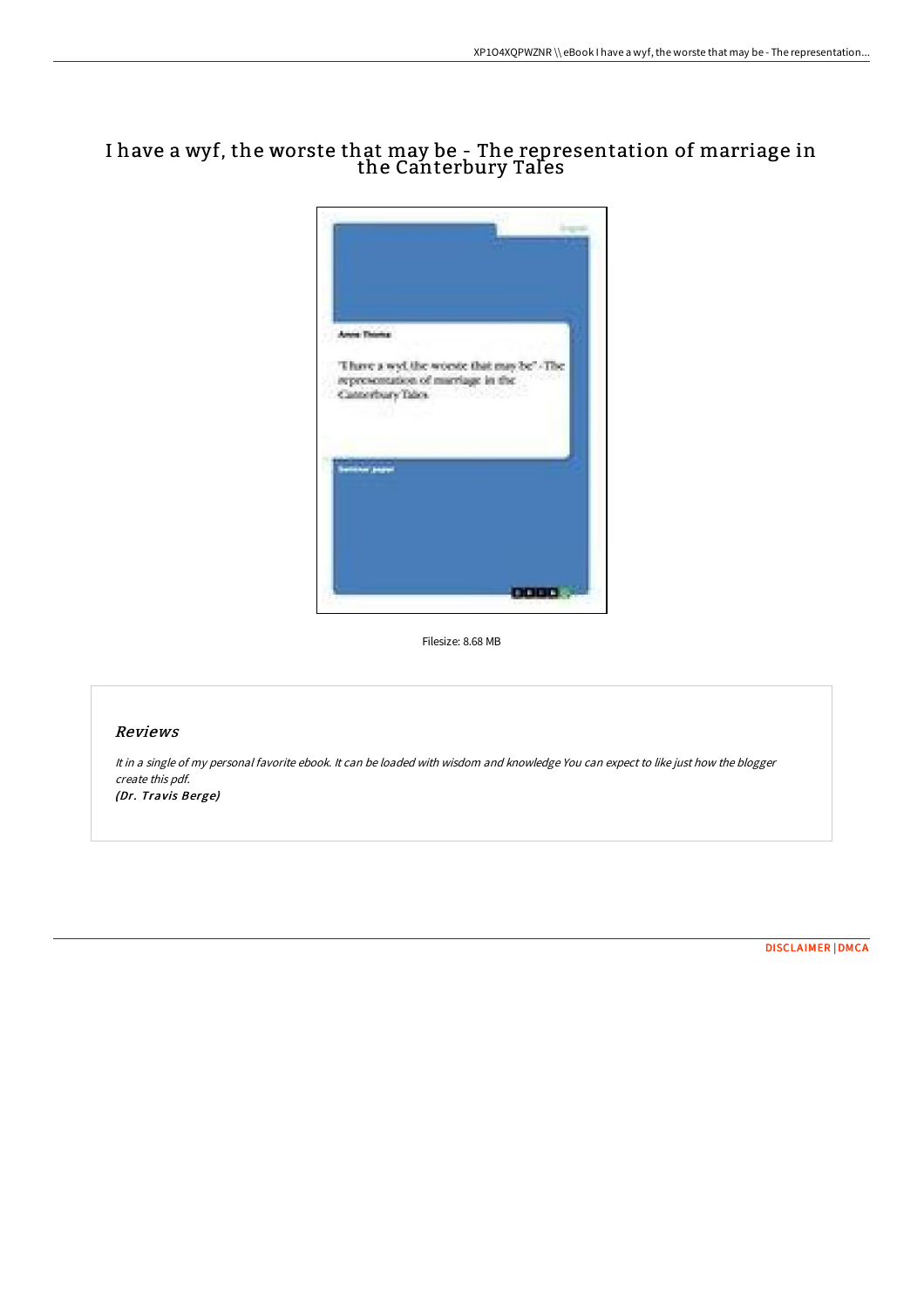## I HAVE A WYF, THE WORSTE THAT MAY BE - THE REPRESENTATION OF MARRIAGE IN THE CANTERBURY TALES



To read I have a wyf, the worste that may be - The representation of marriage in the Canterbury Tales PDF, you should click the link below and save the ebook or gain access to additional information which might be have conjunction with I HAVE A WYF, THE WORSTE THAT MAY BE - THE REPRESENTATION OF MARRIAGE IN THE CANTERBURY TALES ebook.

GRIN Verlag. Paperback. Condition: New. 20 pages. Dimensions: 10.0in. x 7.0in. x 0.1in.Seminar paper from the year 2004 in the subject English Language and Literature Studies - Literature, grade: 66 (A-), University of Warwick (Department of English), course: Medieval to Renaissance English Literature, 7 entries in the bibliography, language: English, comment: Analysed tales: - The Millers Tale - The Wife of Baths Tale - The Merchants Tale - The Franklins Tale , abstract: I have a wyf, the worste that may be, says the merchant in his prologue of Chaucers Canterbury Tales (E. 1218). However, in the beginning of the Franklins Tale, the narrating voice speaks of the joye, the ese, and the prosperitee That is bitwixe an housbonde and his wyf (F. 804-05). This example shows how little unanimity there is among the characters of the Canterbury Tales when it comes to marriage, be they the pilgrims or be they the characters within the pilgrims tales. The aim of the present paper is to show the various ways in which Chaucer represents marriage in the Canterbury Tales. I will refer to The Millers Prologue and Tale, The Wife of Baths Prologue and Tale, The Merchants Prologue and Tale and to The Franklins Tale. The first three chosen tales show marriage in a deformed shape, as a relationship over which predominance of one sex over the other and or a strong economic interest are hovering and lead to unpleasant incidences. The fourth tale depicts wedlock as an ideal kind of marriage, a state of mutual connectedness in which values like patience, fidelity, generosity and nobility can be explored (lecture). I will support those claims with an analysis of the tales taken each by its own. I will also examine them as interrelated elements of what is considered a marriage debate...

B Read I have a wyf, the worste that may be - The [representation](http://techno-pub.tech/i-have-a-wyf-the-worste-that-may-be-the-represen.html) of marriage in the Canterbury Tales Online n Download PDF I have a wyf, the worste that may be - The [representation](http://techno-pub.tech/i-have-a-wyf-the-worste-that-may-be-the-represen.html) of marriage in the Canterbury Tales